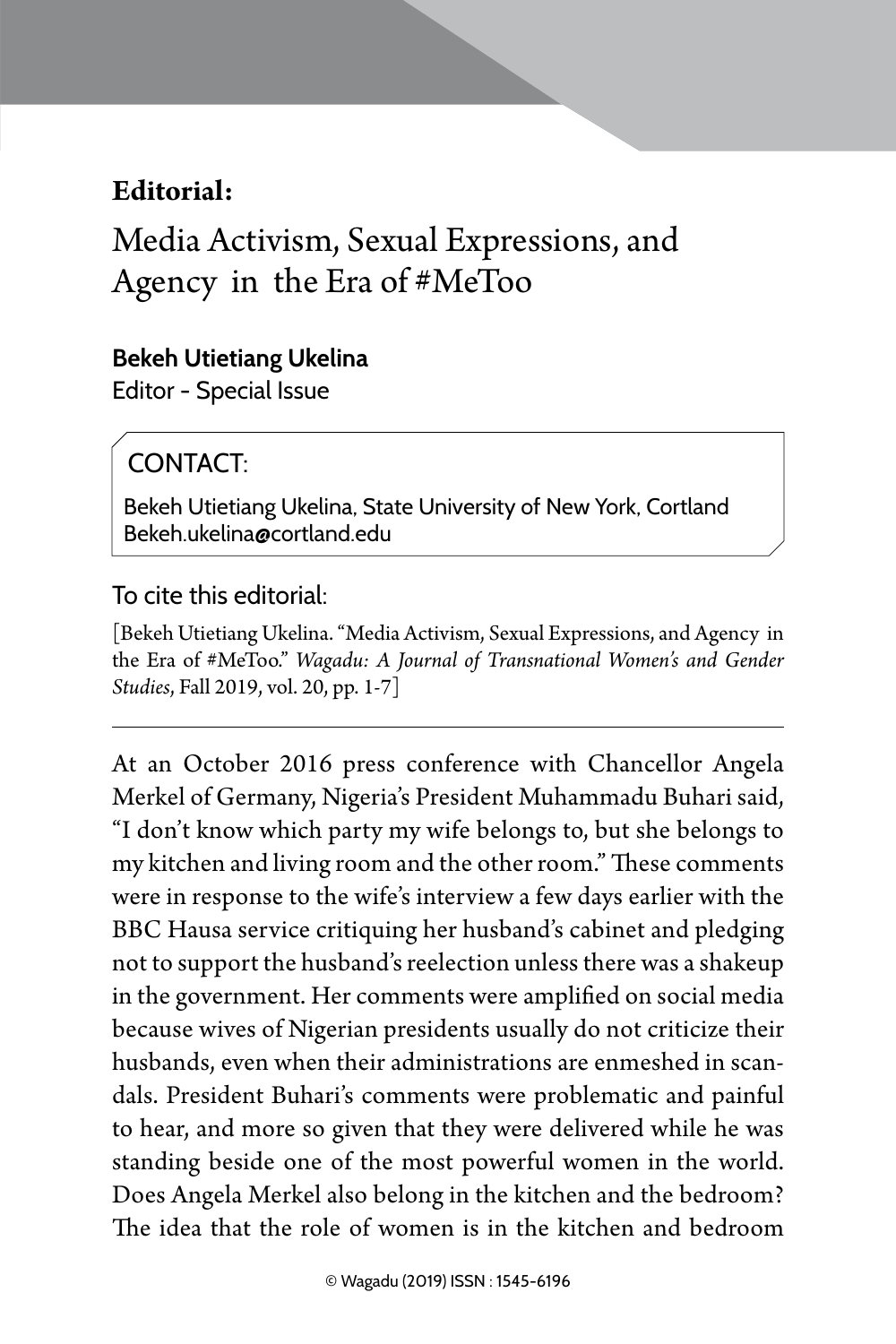#### 2 | Bekeh Utietiang Ukelina

where they are to satisfy the needs of their children and spouses is primitive, inappropriate, and unworthy of being confined as relics in historical museums.

The problem is that sexism, homophobia, and all forms of gender discrimination remain patently a problem in our society. Sometimes, these are echoed in language and most times in policies and practices that remain deeply unjust. The erroneous stereotypes about women ingrained in our polity and economic systems have often led to the exclusion of women from positions of leadership. In 2015, Viktor Orbán, the Prime Minister of Hungary, claimed that the reason he appointed only a few women to his cabinet is because of their inability to deal with political stress. There is no scientific basis for this claim. On the contrary, women like Merkel, Nancy Pelosi, Ellen Johnson Sirleaf, Dalia Grybauskaite, Indira Gandhi, Veronica Michelle Bachelet - to mention a few - have provided stable political leadership, often more successfully than their male counterparts.

Furthermore, misogynistic ideas often translate into bad policies that have social and economic consequences for women or people in the LGBTQIA+ communities. In the United States, women make only 85% of what men earn, and this gap is even more massive for women of color. This gender pay disparity is a loss of wages for work done by women, and it is a statement that women are not equal to men. If equality is the bedrock of our society, then women, men, people of color, differently abled people, and others should be provided equal treatment. Societies that promote systems of inequality between persons are creating cultures where abuses thrive, and people become dehumanized. It is these structures of inequality between the sexes that have led many powerful men and even some not so powerful men to feel they have the license to sexually assault, abuse, molest, or make women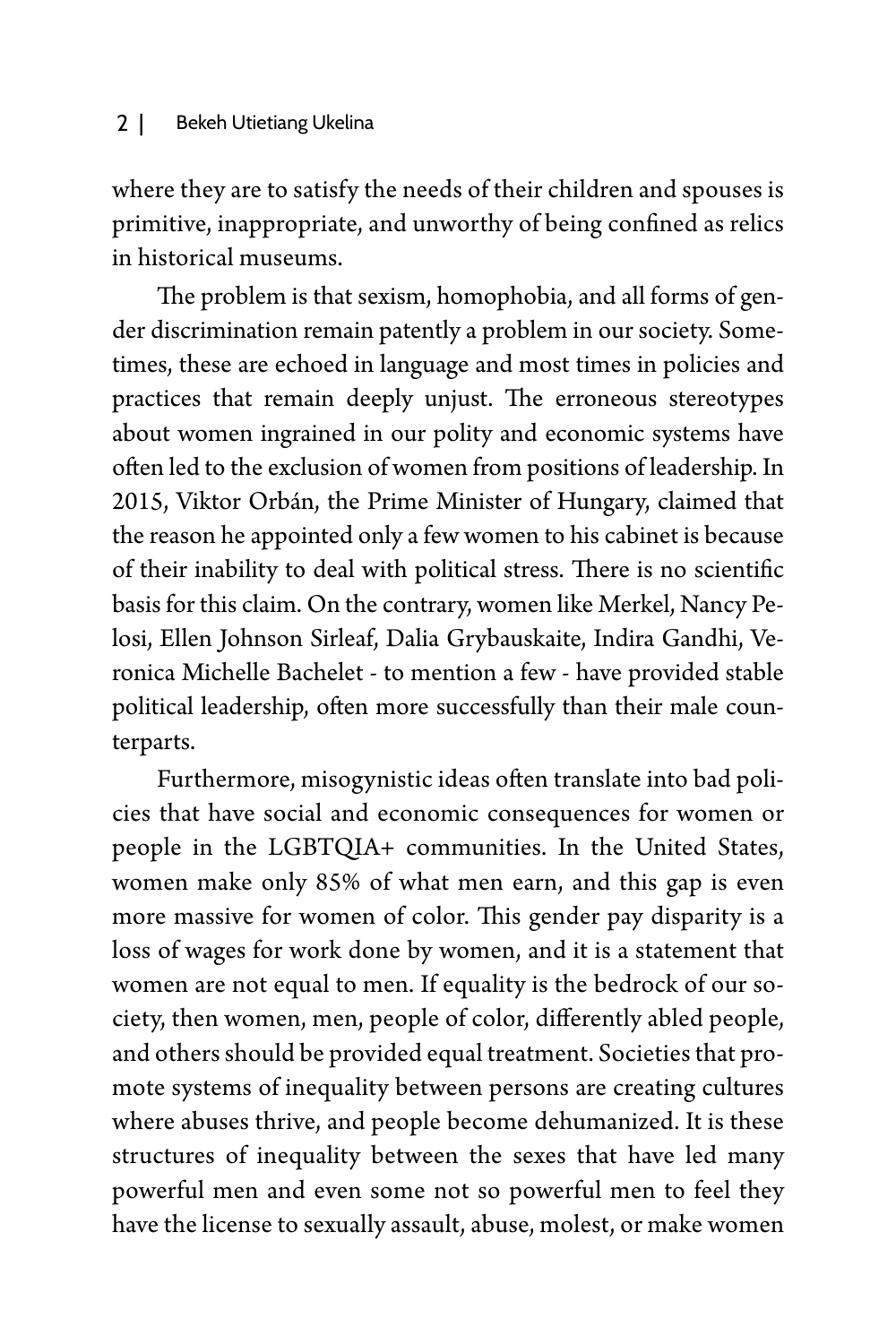uncomfortable in workplaces. These actions speak louder than words. They show disrespect toward women and say, 'you do not belong here as a professional, you are here at my pleasure.' Black, Brown, and Trans lives have been devalued and rendered disposable because of the institutionalization of inequalities, which is often informed by racism, sexism, homophobia, and xenophobia. A painful example is the number of Black people that police officers have killed without any provocations or just cause, and the way the legal system has acquitted these officers who should be wearing orange uniforms not law enforcement uniforms.

As horrendous as Buhari's comments were, they should not have come as a surprise to those who have been paying attention to the resurgence of heteropatriarchy around the globe and the toxic masculinities that accompanies it. This is often clouded in a faux nationalism that in the last few years has emerged in places like the United States, Russia, Hungary, Poland, the United Kingdom, etc. This patriarchal nationalist fervor has given credibility to leaders like Donald Trump and provided them cover for their misogyny and homophobia. America, a country steeped in evangelical puritanism and Roman Catholic conservatism, elected a man who repeatedly used crude and demeaning language to refer to women (called Ariana Huffington a dog and Rosie O'Donnell a pig) and boasted of sexually assaulting women. The election of a misogynist and a racist to the White House has given liberty to other right-wing anti-women organizations or political groups around the world to reassert themselves and to pass laws that restrict the rights of women. In the United States, Alabama and Missouri have passed laws severely restricting abortion rights; in Iran, women are being forced to wear the hijab and those who refuse are violently attacked and harassed; and, in Hungary, Viktor Orbán signed a decree banning gender studies programs.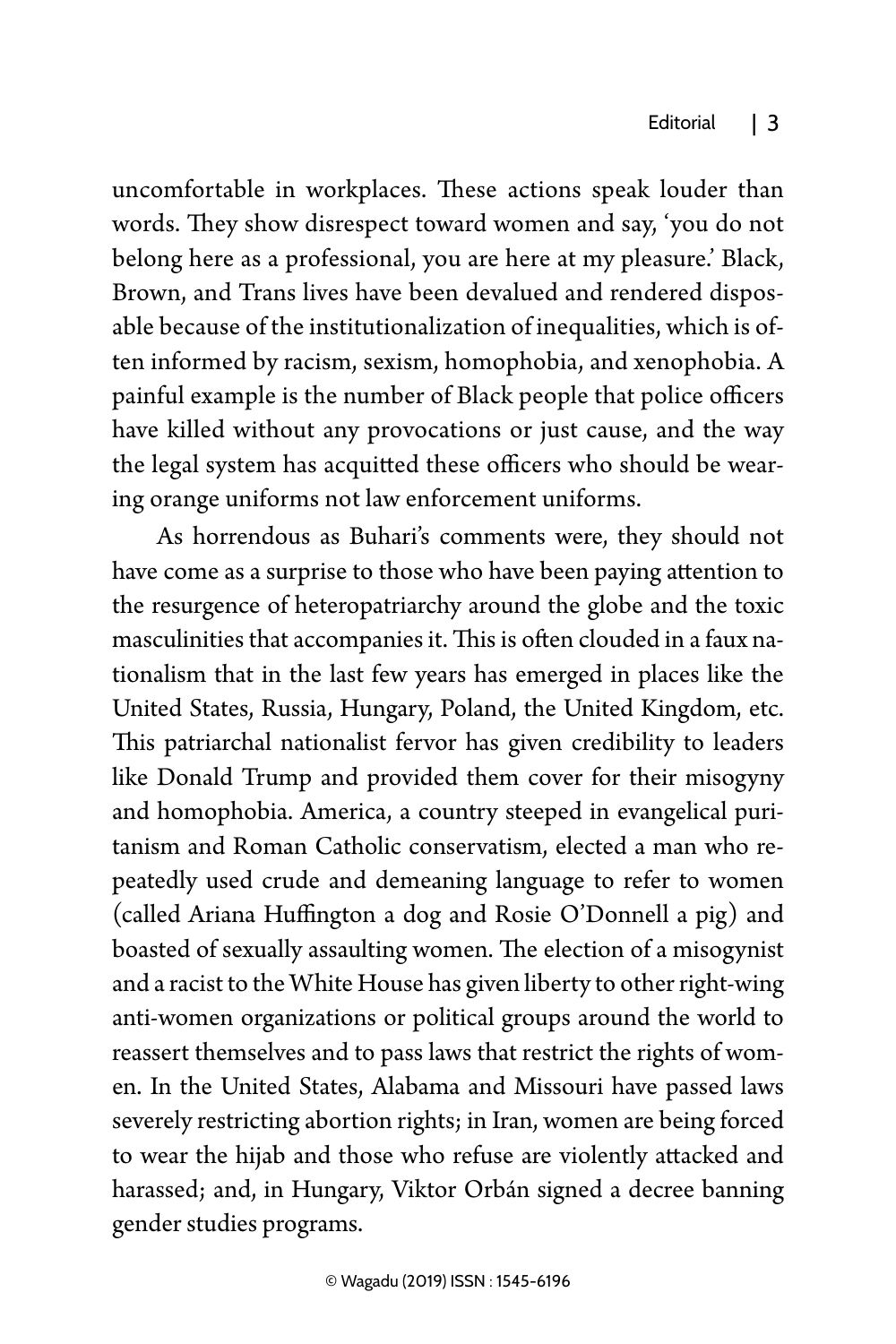#### 4 | Bekeh Utietiang Ukelina

Women have not remained silent in the face of these assaults on their rights and dignity. They have organized both online and offline, marched, and ran for offices. Media activism has been one of the most important sites of protest for women around the world. They h ave used the digital space to reclaim conversations about their lived experiences and to push for reforms or changes. From the #BringBack-OurGirls movement in Nigeria to the #MeToo movement that started in the United States and soon spread throughout the world, media campaigns have captured the public imagination. They have forced many to grapple with the myriad and enduring oppressions women around the world face. The essays in this issue interrogate the intersection between media, activism, and social development, and they discuss issues of equality, representation, and agency.

The issue opens with Flávia Santos de Araújo's article, *"blessed within myselves": The Prophetic Visions of our Lorde*. This essay focuses on Audrey Lorde's prophetic vision of collective and inclusive liberation. Lorde's intersectional identity as a black woman, a mother, and a lesbian shaped her politics of justice and freedom. Araújo argues that Lorde's theory of difference and the need to build coalitions anticipated Kimberle Crenshaw's intersectional theory. Another essential aspect of Lorde's work discussed in the article is her poetic vision and the power of erotic. Araújo posits that two pillars sustained Lorde's poetic vision: poetry as the light's source and the nurturer of this source of light. Lorde puts Black women at the cen-ter of their bodies and desires and sees erotic as a source of power to transform the world. Araújo concludes her essay writing, "I in-voke Lorde's prophetic vision of a world that acknowledges all of our differences and contradictions, but that, at the same time, is able to wrap us all in an embrace."

Following Araujo's article is Jennifer Chisholm's essay, *Seduction as Power? Searching for Empowerment and Emancipation in Sex*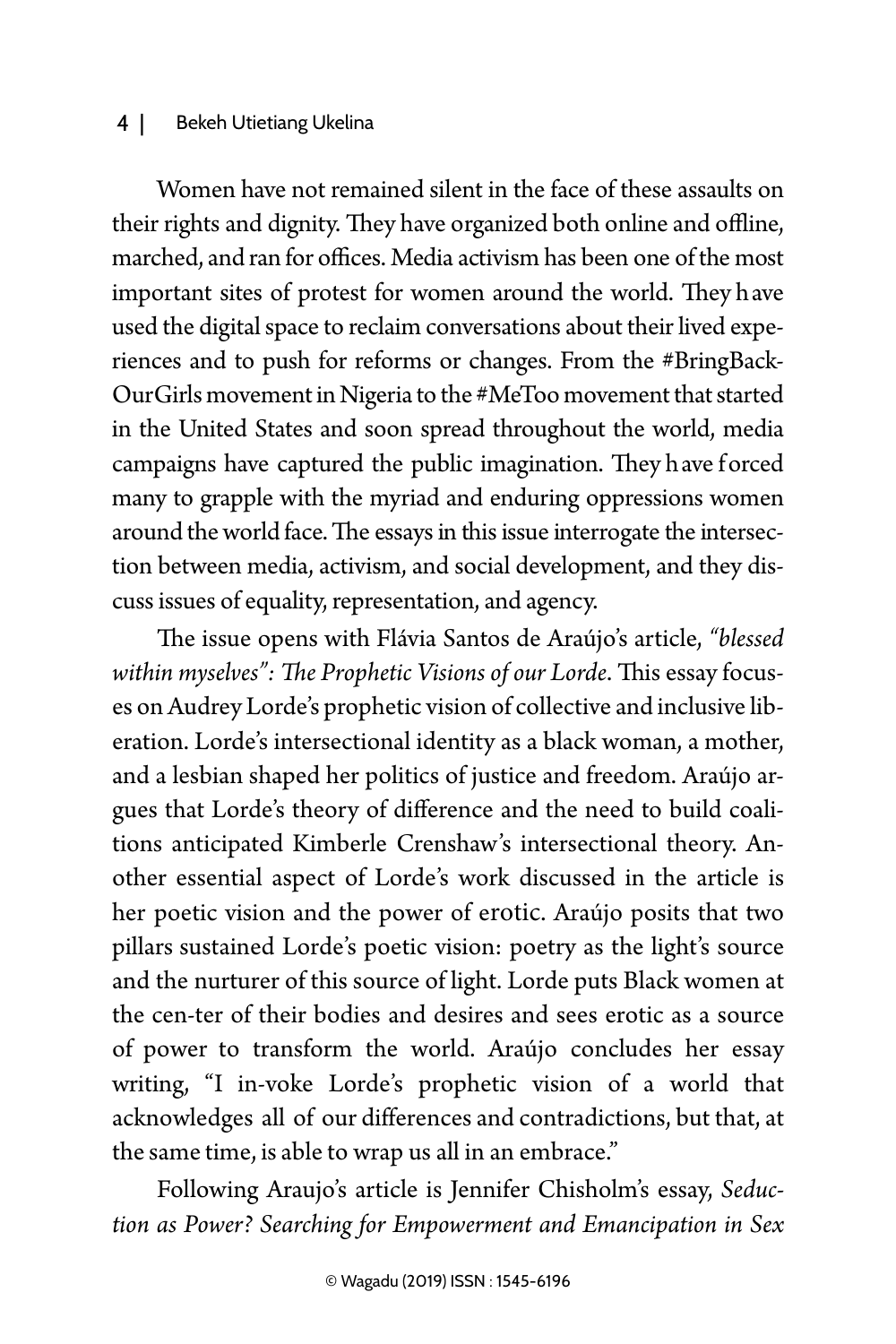*Work*. Chisholm's essay asks the question, is sex work empowering or disempowering to sex workers? Drawing on ethnographic research in Brazil, she argues that the sex worker's power is the power to seduce, the ability to make potential clients willing to pay them for a sexual act. She says that seduction can be potentially empowering to women in a patriarchal society. Chisholm is careful to note that seduction while empowering to the individual cannot be emancipatory for all because of the link it has with patriarchy. Her article will elicit vigorous debates from feminists who see sex work as disempowering for women who often suffer violence, coercion, and poverty.

The article by Tori Arthur, *Sexual Real Estate: Repatriation, Reterritorialization and the Digital Activism of Nicole Amarteifio's Web Series An African City* focuses on a popular African YouTube show, *An African City*. Arthur argues that this show is the beginning of a "transnational televisual movement" that challenges false narratives about the African continent and African women. She notes that the young women featured in the show are free women who challenge and interrogate gender roles without any fear of being stigmatized by African society. The show is fascinating to study because of creator Nicole Amarteifo's portrayal of African female sexual desire. Amarteifio and her series is an excellent example of African women controlling both their stories and being media makers.

Then there is B Lee Aultman's article, *The Trans Complaint: Contributions to the Disagreement about Desire.* They argue that there is a need for new theories of transness in Trans Studies, or this discipline might face dissolution. In their essay, they analyze two unpublished texts found at the Transgender archive at the University of British Columbia: a poem, "Agony of the Transexual" and the text, "The Danish Training School." In different ways, these texts are transition narratives. The author notes that transitioning promises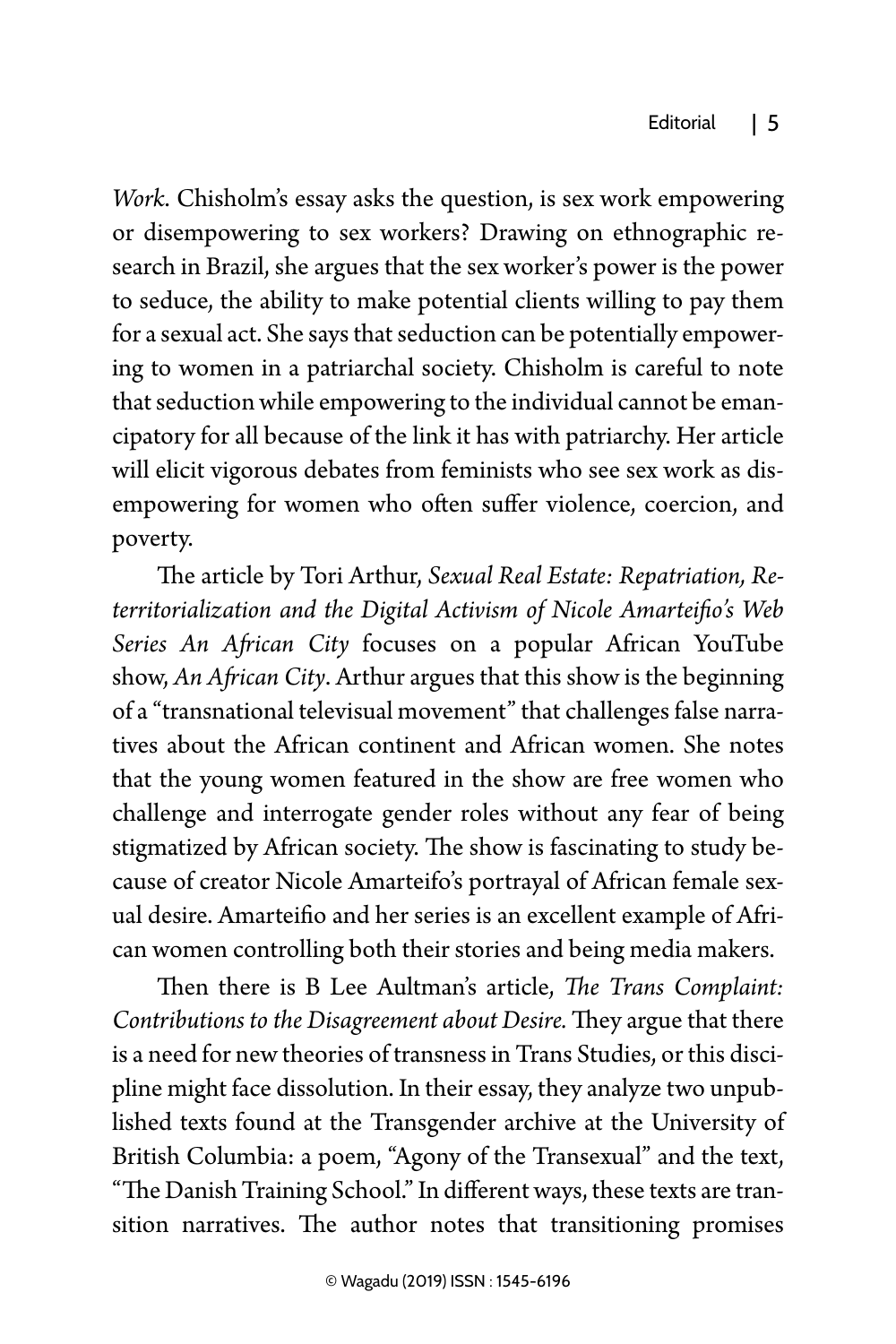#### 6 | Bekeh Utietiang Ukelina

something new and offers a "new sensoria," however, no object of desire (including a vagina) can make one happy. The trans complaint, B Lee Aultman argues, is, in part, bourgeois and white, and rather than being restrictive, the trans community should be open to different narratives and stories no matter how complicated the results. The author powerfully concludes that they are not telling trans people to stop complaining but that they should accept the fact that they might "be let down by each other's narrative as much as we might be lifted up by them."

Following B Lee Aultman's essay is the article by P. Jane Splawn. The author uses Tsitsi Dangarembga's film "Everyone's Child" to explore the complexities of "social/sexual" bonding among dispossessed young people in the urban and rural settings of Harare. Faced with the challenges of surviving in a society that fails to attend to their needs, these young people take their survival into their hands 'by any means necessary,' including selling cocaine or engaging in sex work. To survive, these youth forge bonds with each other, and the film portrays this in the homosocial desire between Itail and Charlie. In one of the scenes in the film, the two young men are seen blowing kisses by pressing their lips against the windshield of a car. Splawn argues that scenes like these open up the film to a "queer reading." Splawn writes, "Itail's windshield scene with Charlie can be interpreted as his' refusal' or 'failure' to adhere to the proscriptions of compulsory heterosexuality."

Chaumtoli Huq's *Women's "Empowerment" in the Bangladesh Garment Industry through Labor Organizing* is the last article of the issue. She challenges the prevailing narrative in development discourse that the garment industry brought liberation to Bangladeshi women. The government accepted this narrative because it helped drive cheap labor to the garment industry. Huq argues that this industry's poor working, health, and living conditions created some